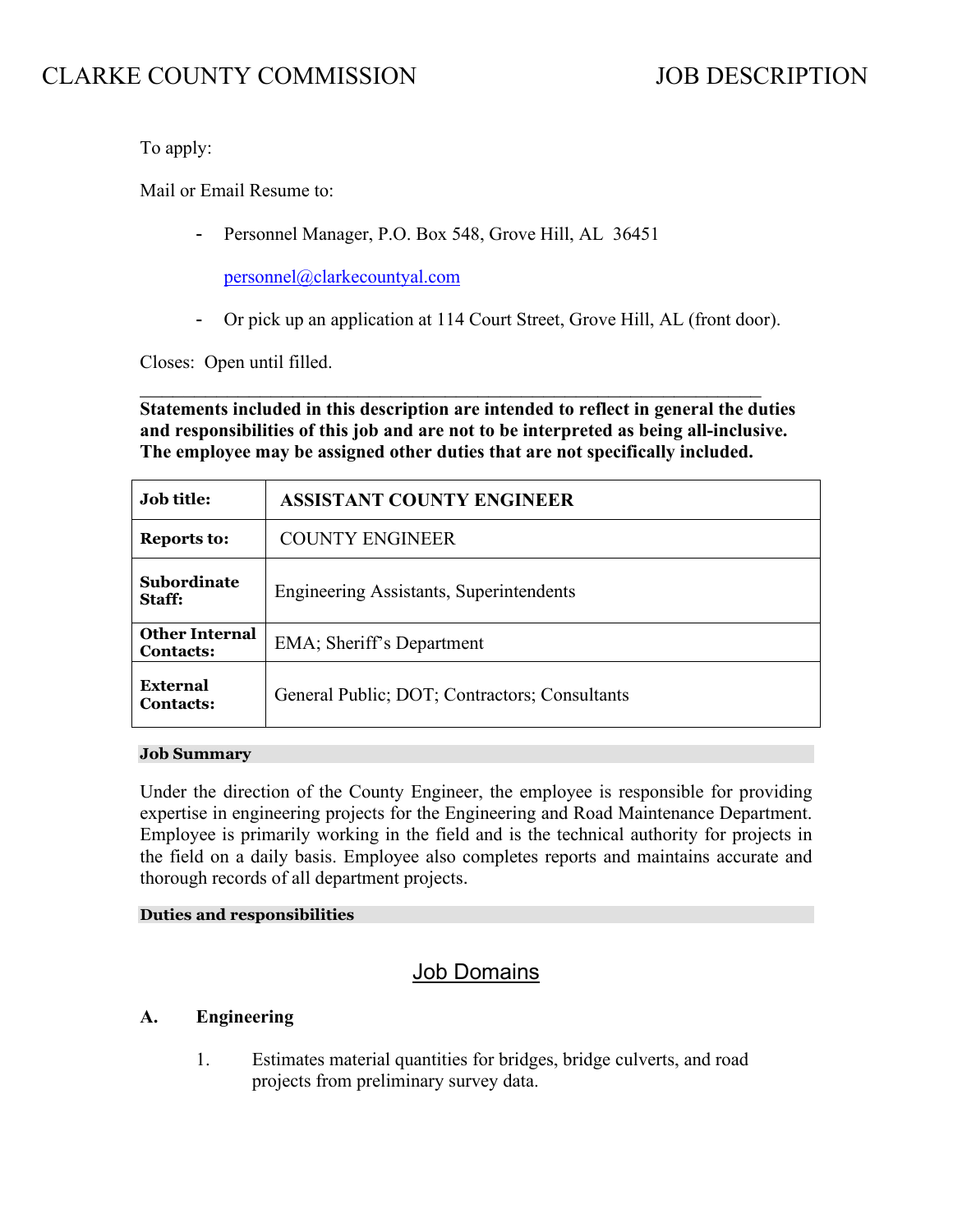- 2. Calculates drainage areas and peak hour discharge values to size bridge culverts, pipes, flumes.
- 3. Establishes horizontal and vertical control for bridge and road projects using preliminary, topographic, and route survey data.
- 4. Inspects and rates all County bridges for structural soundness, adequacy, deterioration and maintenance needs.
- 5. Works in conjunction with other engineers and soil conservation specialists in the planning and design of roadside erosion control projects.
- 6. Designs and sizes footings, slabs, drainage structures, etc.

### **B. Surveying**

- 1. Directs and secures data on all phases of geodetic, topographic, route, and hydrographic surveys.
- 2. Makes field surveys and calculations.
- 3. Performs construction surveys such as bridge and road location and layout work.
- 4. Secures data for estimating amount of cut, fill, and/or burrow pit areas.
- 5. Furnishes contractors with horizontal and vertical line and grade during construction.

## **C. Inspection**

- 1. Inspects all federal, state, and county projects to ensure all materials and work progress meet specifications.
- 2. Inspects road and bridge construction projects to see ensure all materials and work conform to construction plans and specifications.
- 3. Keeps daily records on all construction projects to ensure completeness of work and adequacy of materials used.

## **D. Office Management**

- 1. Directs superintendents' work.
- 2. Maintains up-to-date bridge inventory.
- 3. Keeps records and files of Federal, State and County roadways and bridges.
- 4. Prepares equipment and labor transcripts for the department.
- 5. Keeps records of materials used on all projects.
- 6. Conducts special inventory of steel trusses.
- 7. Maintains current contract files and county project files.
- 8. Uses CAD system to draw plans for bridges, culverts; also uses system to draw topographic maps and sketches and plot plans.
- 9. Performs all other duties as assigned.

Knowledge, Skills and Abilities (\* Can be acquired on the job)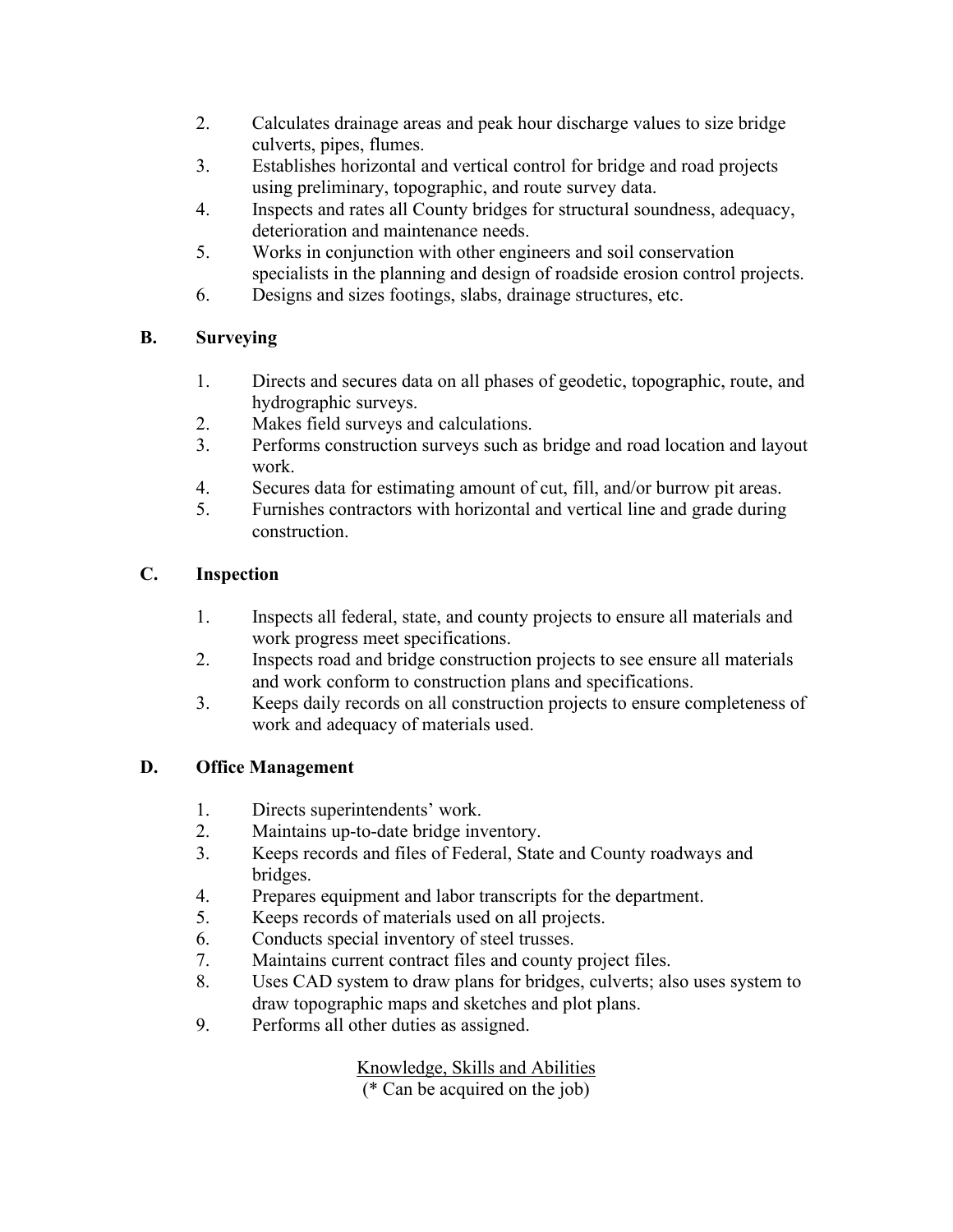- 1. \*Knowledge of County and departmental policies, procedures, and guidelines.
- 2. Knowledge of the principles and practices of civil engineering, particularly as applied to the design, construction, and maintenance of road and bridge projects.
- 3. Knowledge of road and bridge engineering objectives, purposes and practices.
- 4. Verbal skills to effectively communicate with co-workers, supervisor, contractors, and the general public.
- 5. Math skills to calculate area and volume of road and bridge drainage, earth work, base, pave, and maintenance math formulas.
- 6. Writing skills to take field notes, write bridge and roadway inspection reports, inventories, estimates, and transcripts.
- 7. Drafting skills to prepare plans for resurfacing and widening roads and creating plans for bridges and culverts.
- 8. Ability to understand specifications memoranda, blueprints, plat, and property descriptions.
- 9. Ability to perform technical research and give reliable advice on difficult engineering problems.
- 10. Ability to organize engineering data and to present findings and recommendations clearly.
- 11. Ability to prepare and interpret engineering plans and specifications and to calculate stresses and deflections in structures.
- 12. Ability to lay out and supervise important engineering projects.
- 13. Ability to establish and maintain effective working relationships with other County officials and employees, contractors and the general public.
- 14. Ability to make field surveys, lift objects, use hand tools, repair flashing signals, and operate motor vehicle.

### **Minimum Qualifications**

# Minimum Qualifications

- 1. Possession of a Bachelor's degree in Civil Engineering from an accredited college or university.
- 2. Successful completion of the Fundamentals in Engineering exam.
- 3. Possession of a current and valid Alabama driver's license.
- 4. Ability to remain on call 24/7.